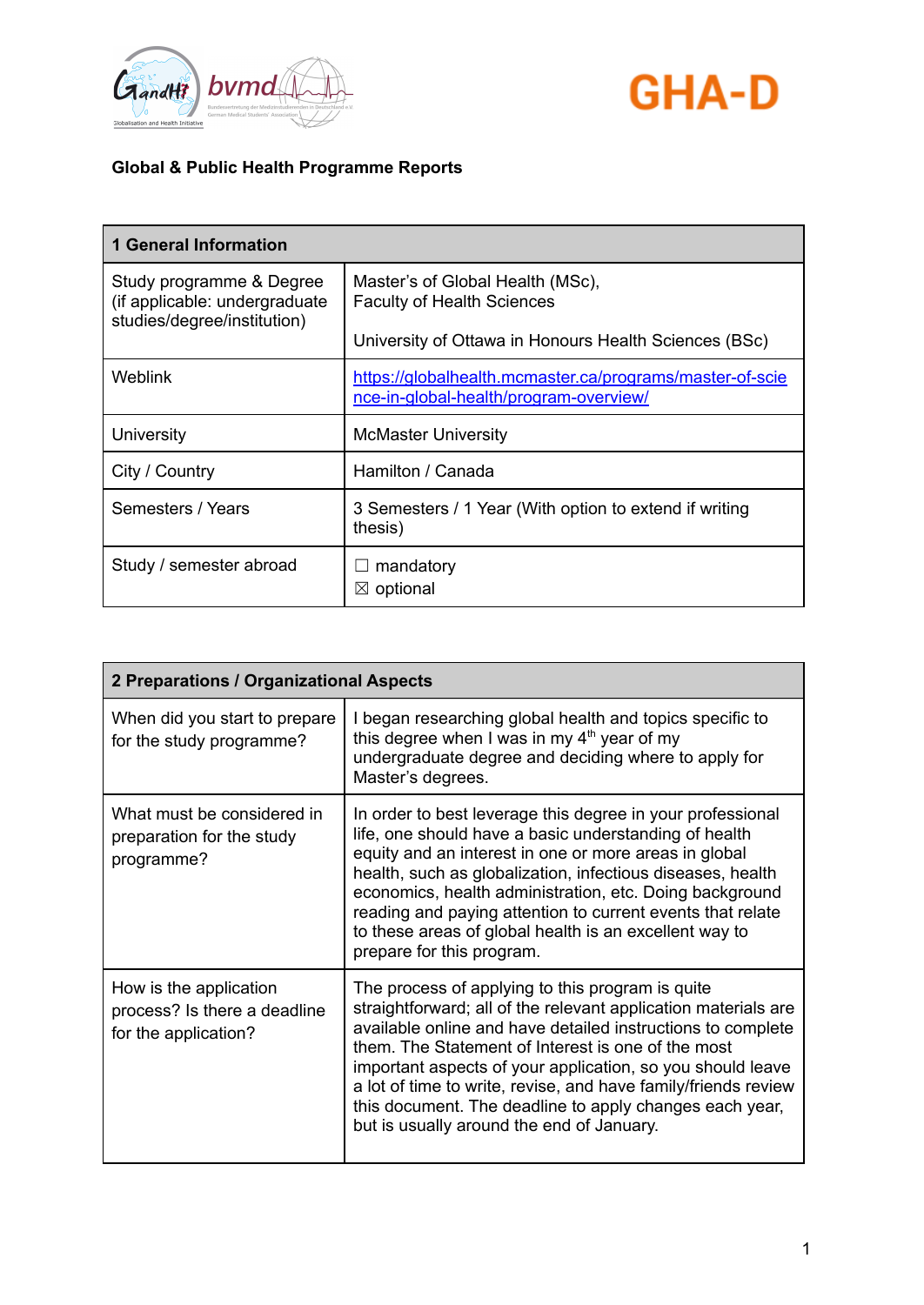



| <b>2a Documents</b>                                                                                                                                                                                                                      |                                                                                                                                                                          |                                                                                                                                                                                                                                                                                                                                                                      |
|------------------------------------------------------------------------------------------------------------------------------------------------------------------------------------------------------------------------------------------|--------------------------------------------------------------------------------------------------------------------------------------------------------------------------|----------------------------------------------------------------------------------------------------------------------------------------------------------------------------------------------------------------------------------------------------------------------------------------------------------------------------------------------------------------------|
| Which documents were<br>needed for the application /<br>country entry?<br>How/Where did you get<br>them?                                                                                                                                 | $\Box$ report<br>language certificate<br>$\boxtimes$ motivational letter<br>CV/resumé<br>⊠<br>$\boxtimes$ recommendation letter<br>insurances<br>visa<br>$\Box$ vaccines | As a domestic student, I<br>did not have to provide<br>proof of language<br>proficiency, a visa, etc.<br>Documents that were<br>needed included a<br>Statement of Interest, two<br>letters of recommendation<br>(which I obtained from past<br>professors/supervisors),<br>and a CV, as well as a<br>GPA template that<br>converted my GPA into<br>McMaster's scale. |
| <b>2b Financial Aspects</b>                                                                                                                                                                                                              |                                                                                                                                                                          |                                                                                                                                                                                                                                                                                                                                                                      |
| Are there costs related to the<br>study programme?<br>How much are they?                                                                                                                                                                 | semester contribution<br>$\boxtimes$ tuition fee<br>enrolment fee<br>$\Box$ others                                                                                       | A one-time fee of \$110<br>CAD is required to apply.<br>The tuition is roughly<br>\$6-7K CAD per month for<br>domestic students. There<br>is a mandatory trip to India<br>which costs $\sim$ \$2500 CAD.                                                                                                                                                             |
| How do you finance your<br>study programme (abroad)?                                                                                                                                                                                     | I did not go abroad; I financed my studies by working<br>during my degree.                                                                                               |                                                                                                                                                                                                                                                                                                                                                                      |
| Do you get financial support?<br>(e.g. scholarship, BAföG,<br>$etc.$ )<br>From which institution do<br>you get the financial<br>support?<br>How much do you get<br>(optional)?<br>Do you have any tips /<br>experiences for application? | I received a scholarship, as did many of my peers, from<br>McMaster University.<br>Be sure to apply for AwardSpring scholarships/grants as<br>soon as you can.           |                                                                                                                                                                                                                                                                                                                                                                      |
| Do you have insights into<br>jobs for students?                                                                                                                                                                                          | There are several campus jobs for students, which can be<br>found using Mosaic.                                                                                          |                                                                                                                                                                                                                                                                                                                                                                      |
| How would you rate the cost<br>of living in your city (in                                                                                                                                                                                | I did not live in Hamilton; however, it is quite expensive to<br>live near campus in Hamilton.                                                                           |                                                                                                                                                                                                                                                                                                                                                                      |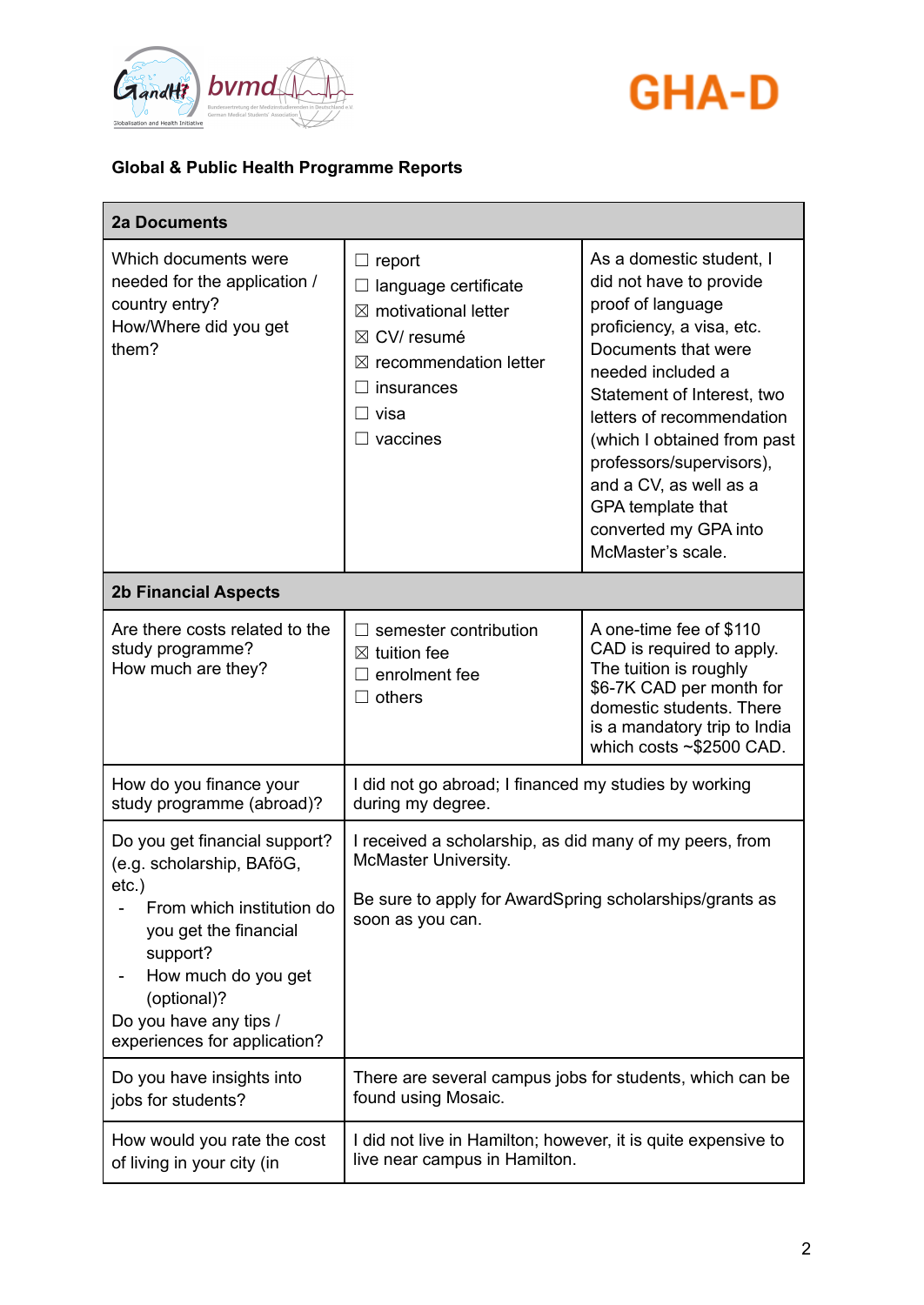



| comparison to specific cities<br>in your country?)                                                                            |                                  |
|-------------------------------------------------------------------------------------------------------------------------------|----------------------------------|
| Based on your experience,<br>how much should someone<br>calculate for accommodation/<br>food/ public transportation/<br>wifi? | N/A (I did this program online). |
| Are there other costs that<br>need to be considered?<br>(e.g., vaccinations,<br>insurances, visa, travel costs)               | N/A (I was a domestic student).  |

| <b>3 Studying</b>                                                                                                                                                                               |                                                                                                                                                                                                                                                                                                                                                                                                                                                                                                                                              |
|-------------------------------------------------------------------------------------------------------------------------------------------------------------------------------------------------|----------------------------------------------------------------------------------------------------------------------------------------------------------------------------------------------------------------------------------------------------------------------------------------------------------------------------------------------------------------------------------------------------------------------------------------------------------------------------------------------------------------------------------------------|
| Why did you decide to study<br>at that university?<br>What appealed to you<br>most?<br>What does it offer what<br>others don't?                                                                 | I chose to study at McMaster University because of its<br>prestigious reputation and the opportunities that are<br>available to students to network and meet dynamic<br>professors and experts. I was especially interested in the<br>fact that they offered a professional Master's program<br>which featured both an emphasis on research as well as<br>an opportunity to work during a practicum placement.                                                                                                                               |
| Which modules did you take?<br>(brief overview)<br>Which modules did you like/<br>were special at that<br>university?                                                                           | The 1st semester is the same for all students; it involves<br>courses on health policy analysis, research methods,<br>global health foundations, and globalization. The 2nd<br>semester, I took courses related to globalization & equity:<br>foundations of global health II, refugee health policy<br>analysis, global burden of disease, and global health<br>equity. I especially enjoyed the course structures of both<br>foundation of global health courses, and the collaborative<br>structure of the health policy analysis course. |
| How would you rate the<br>workload/amount of<br>self-studying/ group work,<br>etc.?<br>How were the lecturers/<br>teaching style? What was<br>new for you? What did you<br>have to get used to? | The workload for this program is moderate. There is very<br>little memorization, and virtually no tests or quizzes.<br>Instead, much of the workload involves doing readings for<br>each course and writing papers or developing<br>presentations. This program ended up being a bit lighter<br>than my undergraduate program in terms of amount of<br>time spent on schoolwork, but was heavier than my<br>undergraduate program in terms of the level of critical<br>analysis required for each project.                                   |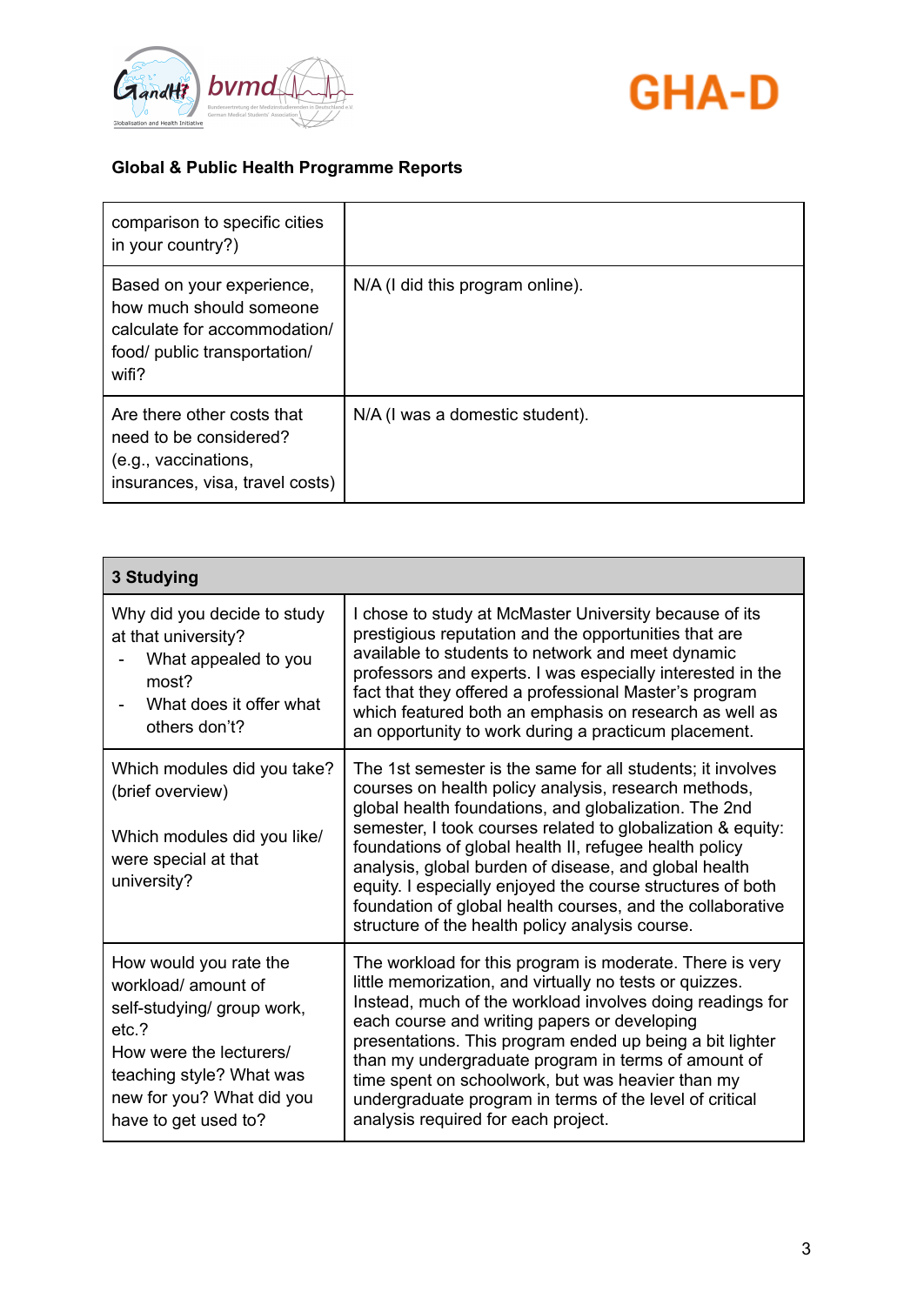



| Are there any specialisation                                                                          | Yes, there are several streams into which you can migrate                                                                                                               |
|-------------------------------------------------------------------------------------------------------|-------------------------------------------------------------------------------------------------------------------------------------------------------------------------|
| areas in your programme?                                                                              | during the second semester. I chose Globalization &                                                                                                                     |
| Which did you choose?                                                                                 | Equity.                                                                                                                                                                 |
| To which extent were                                                                                  | They were the main focus of every course in this program.                                                                                                               |
| international and global topics                                                                       | There was a health equity and globalization lens applied                                                                                                                |
| discussed/ part of the study                                                                          | to each topic that was discussed in the majority of                                                                                                                     |
| programme?                                                                                            | courses. I personally found that refugee health policy and                                                                                                              |
| Which topics were the most                                                                            | the role of climate change in global health practices were                                                                                                              |
| interesting/ you liked most?                                                                          | fascinating topics.                                                                                                                                                     |
| Where is the campus<br>located? Is the campus<br>spread throughout the city?<br>Is it easy to arrive? | The campus is found in Hamilton, a major city in Ontario,<br>Canada. However, many of the students in the 2020-2021<br>cohort did not go to campus due to the pandemic. |

| 4 Living                                                                                                                                                |                                                                                                                                                                                                                                                                                                                                                                                                                                            |  |
|---------------------------------------------------------------------------------------------------------------------------------------------------------|--------------------------------------------------------------------------------------------------------------------------------------------------------------------------------------------------------------------------------------------------------------------------------------------------------------------------------------------------------------------------------------------------------------------------------------------|--|
| Briefly describe your daily life.<br>How is your<br>study-work-life-balance?                                                                            | The study-work-life balance was pretty good in the online<br>version of this program. There were several pre-recorded<br>lectures, which made scheduling work a bit easier.<br>Studying was limited to reading articles and writing<br>papers, for the most part, so there was less pressure to<br>memorize and get ready for tests or exams. Overall, this<br>degree was much less stressful than my undergraduate<br>degree.             |  |
| How do you experience the<br>city/country and people/<br>fellow students? How is the<br>atmosphere?                                                     | I was a domestic student, and know from experience that<br>Canadian universities are a great and friendly kind of<br>environment. There are a lot of supportive services, and<br>peers are sociable and kind. The atmosphere is not<br>competitive, and there are a lot of different kinds of people<br>in the program, so you're bound to find other folks with<br>whom you can relate and make friends.                                  |  |
| What did you learn for<br>yourself personally and<br>culturally?<br>[e.g. an event / situation<br>which was eye-opening /<br>insightful / enlightening] | I learned a lot about cultural competencies because of my<br>constant work with international students from places like<br>India, the Netherlands, France, Ireland, etc. I think most<br>students in this program learned a lot about how to be<br>collaborative and get along with international students due<br>to the Foundations of Global Health I and II courses,<br>which involve a great deal of work with other such<br>students. |  |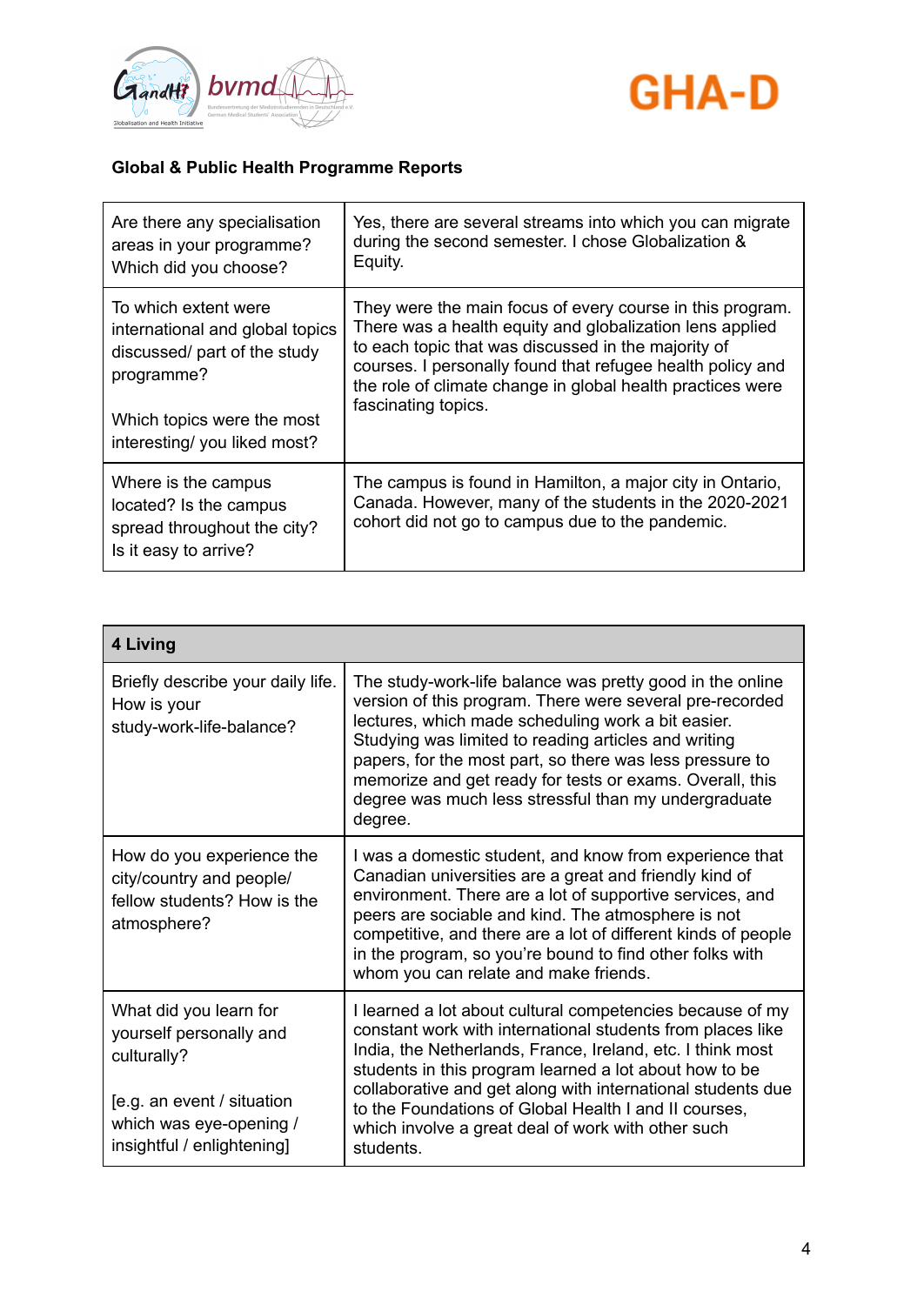



| Do you have any tips for<br>leisure activities?<br>What does someone<br>have to see?<br>Are there college sports<br>at university?<br>Are there any student<br>events to connect (e.g.<br>coffee break, etc.)?<br>Are there any (regional)<br>cultural events? | I did this program virtually, so I can't speak to the<br>in-person experiences. However, there were many virtual<br>opportunities that were very fun, including leisure activities<br>organized by the Student Liaison Group within the<br>program, such as cooking classes, movie nights, and<br>drop-in work sessions. The graduate student association<br>also set up similar events, such as trivia nights and many<br>workshops for professional skills. |
|----------------------------------------------------------------------------------------------------------------------------------------------------------------------------------------------------------------------------------------------------------------|---------------------------------------------------------------------------------------------------------------------------------------------------------------------------------------------------------------------------------------------------------------------------------------------------------------------------------------------------------------------------------------------------------------------------------------------------------------|
| What do you have to consider<br>about public transport? What<br>is important? What is<br>different?<br>Most used<br>transportation?<br>Are there semester/<br>student tickets?                                                                                 | N/A                                                                                                                                                                                                                                                                                                                                                                                                                                                           |
| What do you need (not) to<br>pack/ prepare?<br>What is life-saving in the<br>host city/ country?<br>What do you regret (not)<br>bringing?<br>Do you have any tips for<br>preparation?                                                                          | N/A                                                                                                                                                                                                                                                                                                                                                                                                                                                           |

| <b>5 Reflection</b>                                                                                                                                                             |                                                                                                                                                                                                                                                                                                                                    |
|---------------------------------------------------------------------------------------------------------------------------------------------------------------------------------|------------------------------------------------------------------------------------------------------------------------------------------------------------------------------------------------------------------------------------------------------------------------------------------------------------------------------------|
| What is your personal<br>experience about your study<br>programme? Would you<br>recommend the study<br>programme?<br>What did you especially<br>like?<br>What did you not like? | I thoroughly enjoyed the program and would recommend it<br>to others! I loved how much focus there is on critical<br>thinking and evaluating health equity through many<br>lenses. I think the majority of the things I did not enjoy<br>were due to the online environment (lack of social<br>interaction, lack of travel, etc.). |